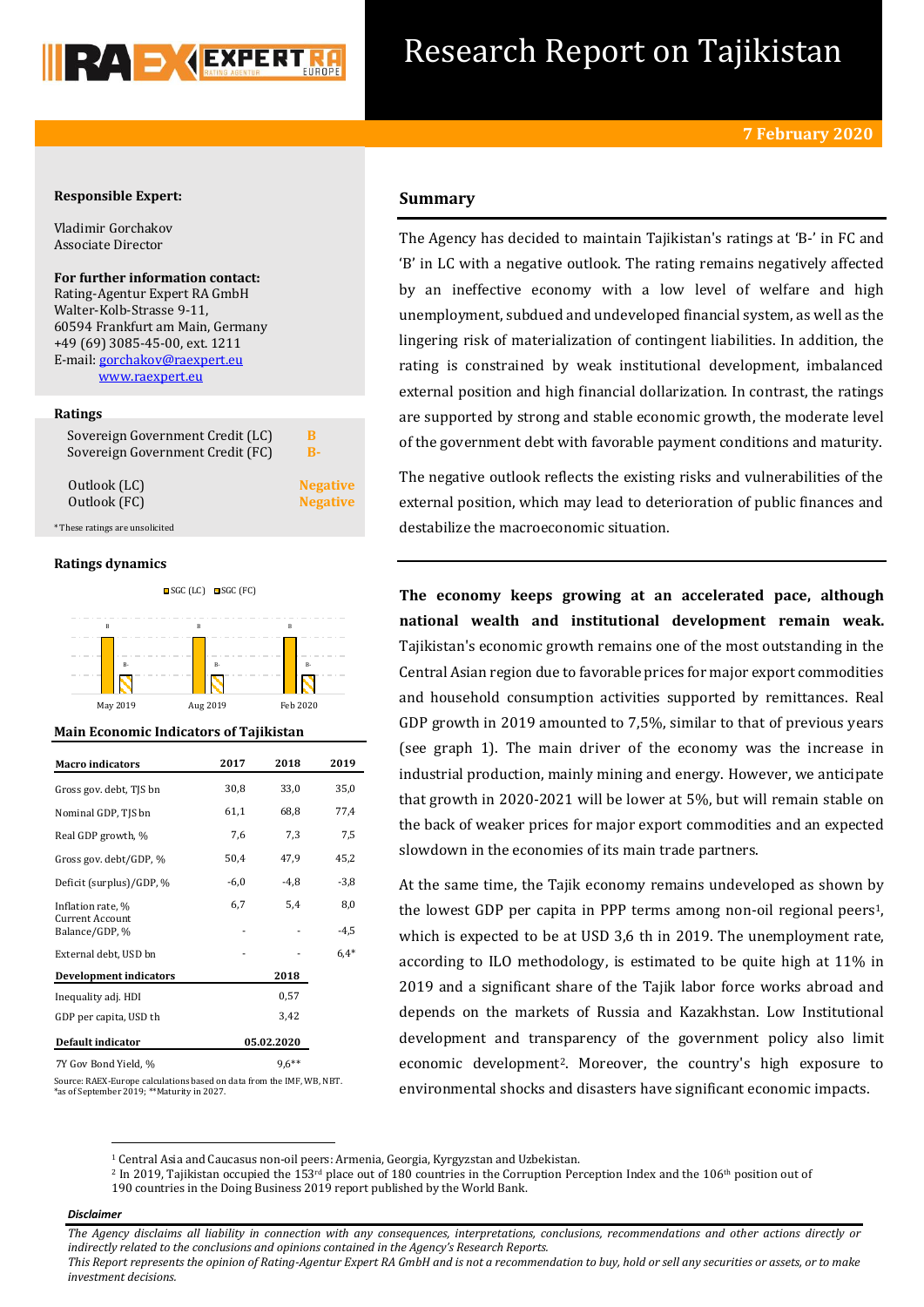#### **Graph 1:** Macroeconomic indicators, %



Source: RAEX-Europe calculations based on data from the WB, IMF, NBT





Source: RAEX-Europe calculations based on data from the WB, IMF

**Graph 3:** Financial soundness indicators, %



Source: RAEX-Europe calculations based on data from the NBT

**Moderate level of government debt and conservative fiscal policy.** The government continues to pursue a consolidation policy in managing public finances, mainly by cutting costs by restraining investment in infrastructure projects. Consequently, the budget deficit for 9M 2019 narrowed to 2,8% from 4,3% a year earlier, supported by increased nontax revenues. However, we estimate the overall public deficit, which includes quasi-fiscal operations, to have stood at 3,7% in 2019, driven by further public investments in the energy sector (see graph 2). We still expect the budget balance to be volatile in the following years due to the significant volume of investments in infrastructure projects and the lack of internal capacity for revenue growth.

The government indebtedness stands at a moderate level with a ratio of the total direct and guaranteed debt to GDP and budget revenues expected to post figures of 45,2% and 162% in 2019 respectively, according to IMF estimates. Despite the low figures, the risk of these metric deteriorating in the mid-term perspective is high because of SOE's accumulated external debt, and the high share of the government's FX-denominated debt (up to 80% of total public debt). However, the risks are partially mitigated by the high share of long-term concessional loans from international institutions and foreign governments<sup>3</sup>, which increases the likelihood of debt prolongation and restructuring. In the medium term (2020-2021), we do not expect a significant increase in the external debt burden, given the government's intention to attract funding in the form of grants.

**The banking industry shows signs of recovering**. The banking system is fragile as we estimate banks' assets and domestic credit to GDP ratios to have stayed at 28,4% and 15,6% as of end-2019 respectively and the presence of large troubled banks<sup>4</sup> remains a concern. On the positive side, the sector continued to recover by improving the asset quality and positive profitability. As of the end 2019, ROE and ROA amounted to 5% and 1,4%, respectively, while capitalization in the system remains adequate as the ratio of capital to assets remained high at 28,3% as of the same date. Moreover, the ratio of NPLs to total loans, as of end-2019 was up to 25,6% of total loans<sup>5</sup> from  $31,1\%$  in 2018 (see graph 3).

**The effectiveness of the monetary policy remains limited.** Despite the fact that inflation accelerated from 5,4% in 2018 to 8% in 2019 in annual terms, the National Bank of Tajikistan (NBT) has been pursuing an expansionary policy, actively applying other monetary instruments. As a result, the refinancing rate was gradually lowered by 1,25p.p. between

- <sup>4</sup> Tochiksodirobank and Agroinvestbank.
- <sup>5</sup> The figure refers to the local definition of NPLs, which include customer and interbank loans with overdue payments of more than 30.

# *Disclaimer*

1

*The Agency disclaims all liability in connection with any consequences, interpretations, conclusions, recommendations and other actions directly or indirectly related to the conclusions and opinions contained in the Agency's Research Reports.*

*This Report represents the opinion of Rating-Agentur Expert RA GmbH and is not a recommendation to buy, hold or sell any securities or assets, or to make investment decisions.*

<sup>&</sup>lt;sup>3</sup> The Export-Import Bank of China is the largest creditor of the government.